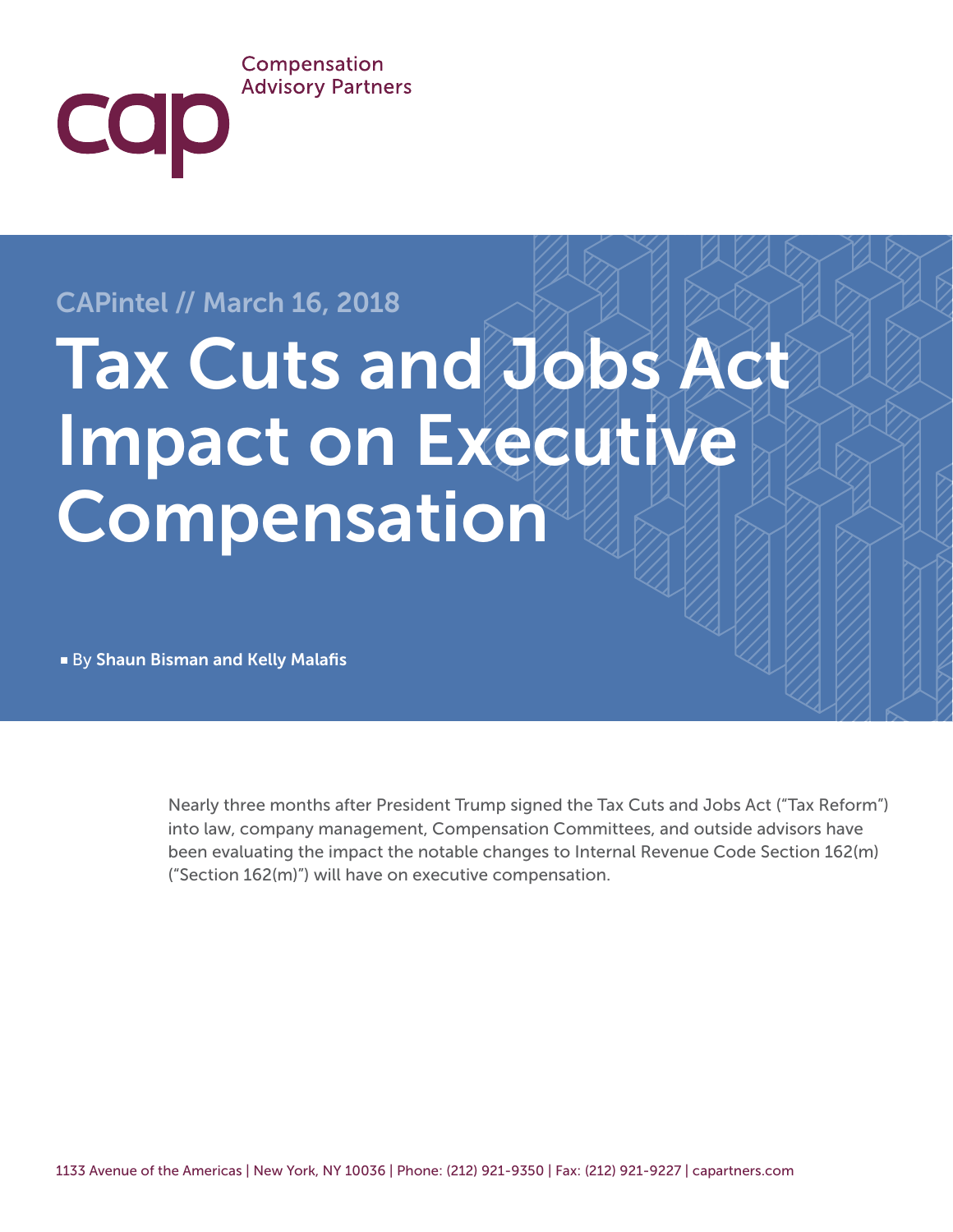Section 162(m) was first passed into law in 1993, with the intent to rein in executive compensation by eliminating the tax deductibility of executive compensation above \$1 million for "covered employees", effectively named executive officers (NEOs), unless the compensation was performance-based. The purpose of the tax law was to "punish" firms paying excessive executive compensation; however unforeseen was the performance-based loophole that has led to the unintended consequence of increased executive compensation post-1993.

Flash forward to 2018; 25 years later, Tax Reform now eliminates the loophole of exceptions of performancebased pay and expands the list of "covered employees." With these changes, companies face the challenge of understanding what impact this will have on their executive compensation programs, often specifically designed to qualify for the performance-based tax deduction, and the loss of tax deductibility.

This article explores CAP's perspective on the implications of these significant changes on compensation programs in 2018 and beyond.

### Highlights of the Changes to Section 162(m)

*Change:* The new rule expands coverage to include any person serving as the Chief Executive Officer (CEO) and Chief Financial Officer (CFO) during the tax year, as well as the three highest paid executive officers other than the CEO and CFO (commonly referred to as NEOs). If a "covered employee" is paid \$1 million a year in base salary, that is all the company will be able to deduct and annual performance-based bonuses, stock options, performance-based equity and deferred compensation will no longer be deductible.

Previously, a covered employee was an employee who, on the last day of the company's fiscal year, was the CEO and the highest four paid executive officers. The CFO was excluded due to a change in the SEC's definition of an NEO in 2006. Under the Tax Reform, CFO's will be considered a covered employee as SEC and Section 162(m) rules now align.

Tax Reform now eliminates the loophole of exceptions of performance-based pay and expands the list of "covered employees." With these changes, companies face the challenge of understanding what impact this will have on their executive compensation programs, often specifically designed to qualify for the performance-based tax deduction, and the loss of tax deductibility.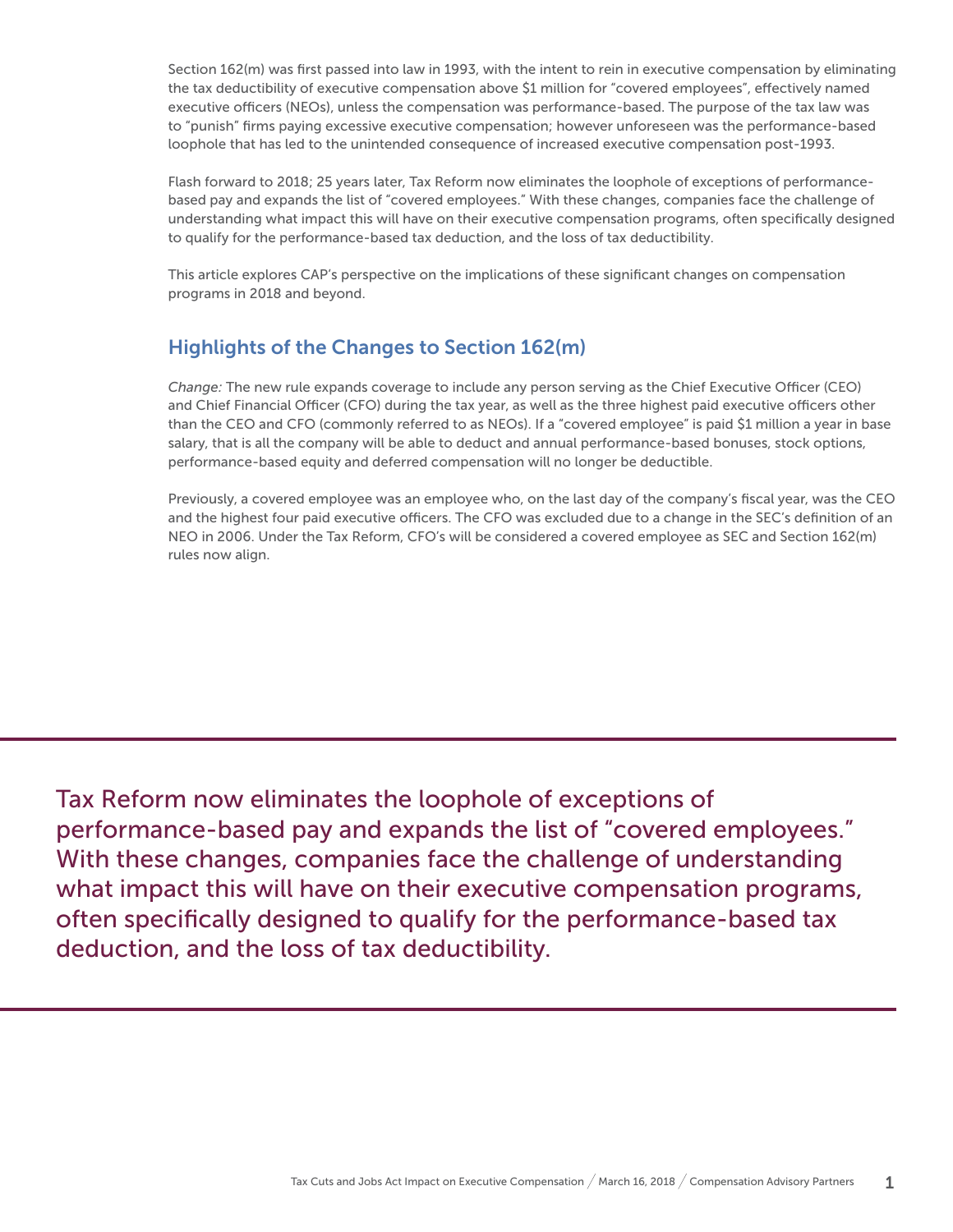*CAP Perspective on Incentive Plan Design:* We do not expect wholesale changes to compensation arrangements for executives.

The table below highlights the potential impact on the three major elements of pay for executives.

| <b>Pay Element</b>           | <b>Impact on Plan Design</b>                                                                                                                                                                                                                                                                                                                                                                                                                                                                                                                                                                                                                                                                                                                                                                                                                                                                                                                                                                                                                                                                                                                                                                                                                                                                                                                   |
|------------------------------|------------------------------------------------------------------------------------------------------------------------------------------------------------------------------------------------------------------------------------------------------------------------------------------------------------------------------------------------------------------------------------------------------------------------------------------------------------------------------------------------------------------------------------------------------------------------------------------------------------------------------------------------------------------------------------------------------------------------------------------------------------------------------------------------------------------------------------------------------------------------------------------------------------------------------------------------------------------------------------------------------------------------------------------------------------------------------------------------------------------------------------------------------------------------------------------------------------------------------------------------------------------------------------------------------------------------------------------------|
| Salary                       | • We do not expect significant changes to base salaries<br>• We may see some companies who have historically capped salary at \$1 million slowly exceed it<br>• Driving force in setting base salaries is market competitiveness and not tax deductibility<br>• Expect to continue to see base salary represent 15-20% of the total pay mix for executives                                                                                                                                                                                                                                                                                                                                                                                                                                                                                                                                                                                                                                                                                                                                                                                                                                                                                                                                                                                     |
| <b>Annual Incentive</b>      | • We expect companies to maintain the performance-based design of annual incentive plans, and<br>many to keep current design features (i.e., goal attainment plans, threshold, target and maximum<br>payout opportunities)<br>• Investors and proxy advisory firms endorse transparent and performance-based plans and<br>therefore we do not expect these types of plans to go away<br>• Companies will now have more flexibility in simplifying incentive plan design and administration<br>- Ability to use either negative or positive discretion on final bonus payouts; previously only<br>negative discretion was permitted under the old tax code<br>- Ability to adjust performance goals for any unforeseen circumstance that impacts the financial<br>results; any adjustment to a performance goal will not need to be objective and stipulated in<br>advance<br>- However, companies will still need compelling rationale for use of discretion or adjustments<br>to address shareholder expectations<br>• Individual performance metrics and other more qualitative metrics may increase in prevalence as<br>measures no longer need to be 'objective'<br>• Expect to continue to see annual incentives represent 25-30% of the total pay mix for executives                                                                     |
| Long-Term<br>Incentive (LTI) | • While the elimination of the performance-based exception removes a tax incentive to grant<br>stock options, we expect that companies that currently use stock options will continue to do, as<br>they attract, motivate and retain talent<br>• We expect any shifts away from stock options due to lost tax deductibility to be very modest<br>• We expect performance-based LTI to continue to represent at least 50% of the total LTI mix<br>Performance-based compensation will still be an important tool in supporting business<br>objectives<br>Proxy advisory firms and institutional investors alike still expect to see companies align pay<br>and performance, with performance-based LTI representing the largest piece of the pie at<br>$>50\%$<br>Similar to annual incentives, we may see modestly more discretion and adjustments with<br>accompanying rationale<br>• We may see some companies adopting longer vesting schedules to spread out the income<br>realized to maximize tax deductibility<br>• Restricted stock often reflects a smaller piece of the LTI pie for the most senior executives as<br>they are viewed as less performance based; we do not expect that to change<br>• Expect to continue to see LTI represent the largest piece of the total pay mix at 60-65% of the<br>total pay mix for executives |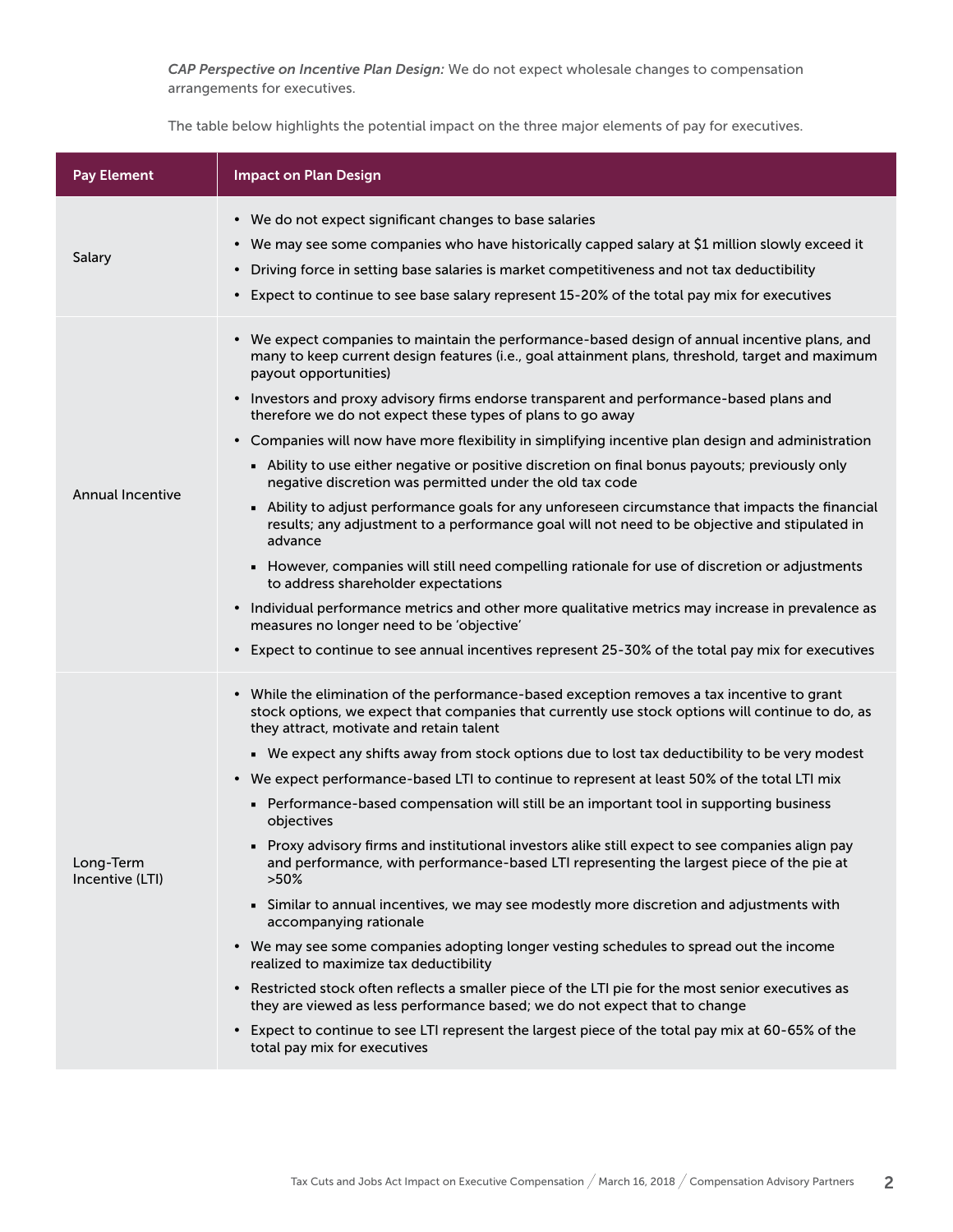*CAP Perspective on Administrative Requirements:* Going forward, companies no longer need to follow certain administrative requirements around incentive plans and may need to revisit severance payment timing as certain practices were adopted based on the old tax code.

Additionally, once an executive is a covered employee, they will always be considered a covered employee, even if they appear in the proxy for just one year. Thus, compensation of covered employees for all future years of employment will be impacted, potentially creating an ever-growing group of covered employees subject to the \$1 million cap.

The table below highlights the potential impact on these three key areas.

| <b>Administrative</b><br><b>Requirements</b> | <b>Impact on Plan Design</b>                                                                                                                                                                                                                         |
|----------------------------------------------|------------------------------------------------------------------------------------------------------------------------------------------------------------------------------------------------------------------------------------------------------|
| <b>Incentive Plans</b>                       | • Stockholder re-approval of incentive plans every 5 years are no longer necessary                                                                                                                                                                   |
|                                              | • Approval is only necessary when there is a need to increase shares available, the plan term is set<br>to expire or if there are changes in the plan document                                                                                       |
|                                              | • Companies will likely be adopting new plans, rather than amending existing plans to minimize<br>the risk of losing the grandfather status which is further explained later in this article                                                         |
|                                              | • Tax Reform removes the following:                                                                                                                                                                                                                  |
|                                              | • Requirement for shareholders to approve performance metrics and adjustments of<br>performance goals                                                                                                                                                |
|                                              | > Companies will be able to use any performance metrics and will not be limited to the<br>shareholder-approved performance goals and adjustments                                                                                                     |
|                                              | • Requirement to set goals within the first 90 days of a performance period                                                                                                                                                                          |
|                                              | > We do not expect this to change given this is a formality for most companies though it gives<br>committees and management more flexibility if needed                                                                                               |
|                                              | - Shareholder approval of individual award limits (other than incentive stock options); however,<br>shareholders may view the elimination of these limits negatively                                                                                 |
| Severance<br>Payments                        | • Previously, payments to executives leaving the company were fully tax deductible, as it only<br>applied to NEOs who were employed on the last day of the taxable year in which the deduction<br>was being claimed                                  |
|                                              | • Under Tax Reform, severance payments, including distribution of deferred compensation are<br>subject to the deduction limitation                                                                                                                   |
|                                              | • Bonuses or performance-based LTI can now be paid out at target in the year of termination<br>without a different tax consequence; prior to Tax Reform, a company could only claim a tax<br>deduction if the payout was based on actual performance |
| <b>List of Covered</b><br>Employees          | • The list of covered employees can now grow and may have tax implications of compensation<br>and severance arrangements from an expanded group that will increase over time                                                                         |
|                                              | • To the extent possible, companies should try to have a consistent or narrow group of NEOs                                                                                                                                                          |
|                                              | • Companies will want to be careful about unintentionally moving an executive into the proxy for a<br>one year due to one-time payments                                                                                                              |
|                                              | If possible, companies should structure those one-time payments in a way that would<br>not cause an individual who would not typically be one of the three highest compensated<br>executive officers to become an NEO for just one year              |
|                                              | • Companies need to maintain an ongoing list of all "covered employees" and monitor the<br>compensation arrangements that apply to such individuals                                                                                                  |